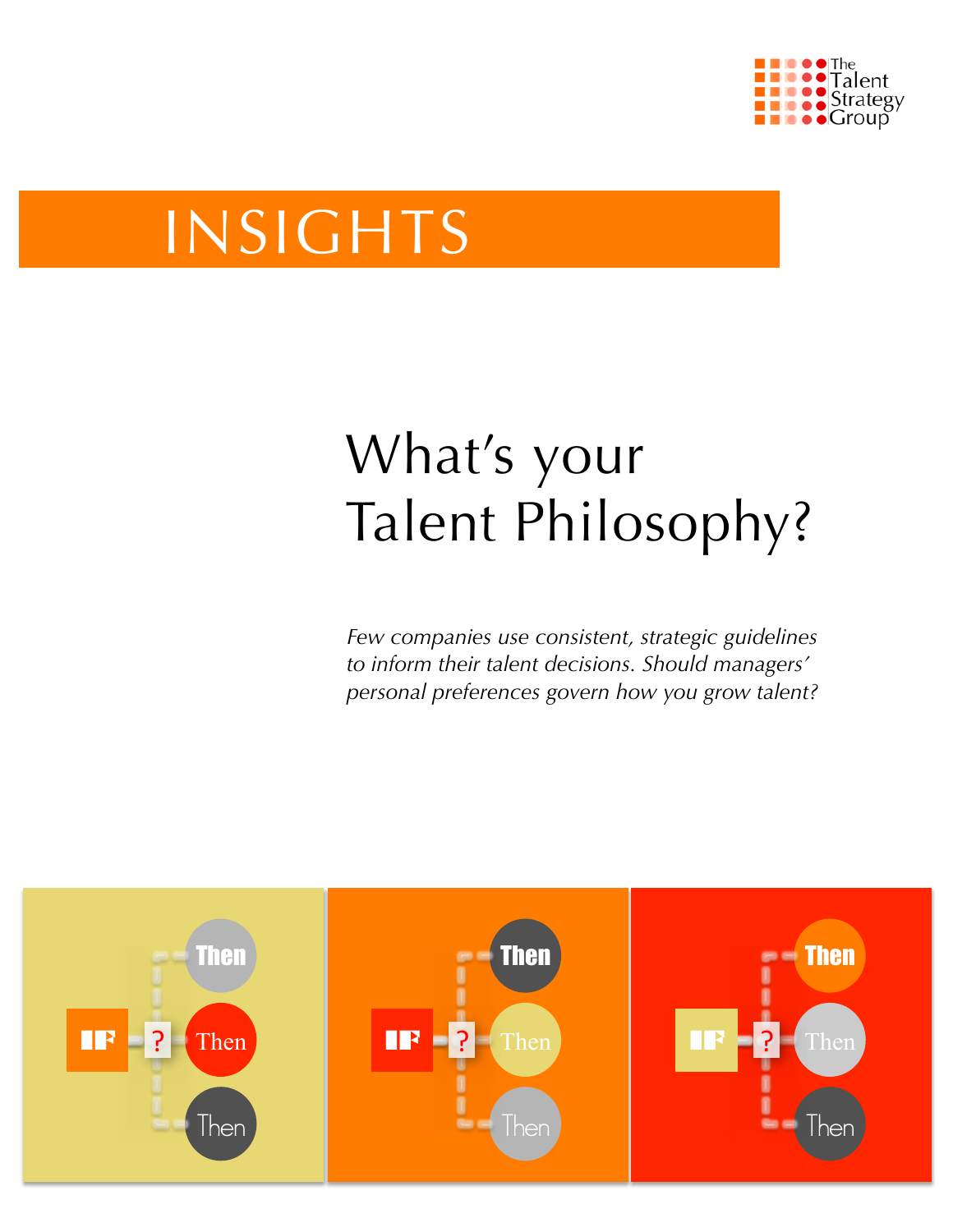

## What's your Talent Philosophy?

By Marc Effron, President, The Talent Strategy Group

*At Consolidated Snacks, the product management team meets quarterly to review market share and revenue data for its 18 salty snack products. The team uses this data to allocate their limited marketing budget. They have also created a handful of guidelines to ensure that their investment decisions consistently reflect the company's product management philosophy.* 

*Among the team's guidelines are that products showing strong sales growth will receive three times the marketing investment of products with average growth. They've also agreed that products that are not growing and in the bottom quarter of sales will be culled to make room for new products. The team believes that those guidelines and a few others help to enable fact-based, objective decision-making. As an added benefit, the guidelines guarantee that everyone in product development, manufacturing and marketing understand Consolidated's requirements for a product's success.*

*At this quarter's review, Marketing VP Susan Smith shook her head with disappointment when the conversation turned to Caribbean Corn Crunchers. She was the product manager who had originally launched the spicy corn chip and had invested significant personal capital in its success. Yet after a strong start Crunchers hadn't captured meaningful market share and was performing below its competitors. Susan was emotionally committed to the product but made the tough decision to sharply reduce the snack's marketing investment consistent with the team's guidelines.* 

#### **A senior team unemotionally managing their**

product portfolio using a consistent set of guidelines may seem unremarkable to you. After all, it would be chaos if every product manager at Consolidated Snacks made investment decisions according to their personal preferences. Products with similar sales potential might get wildly different marketing and promotion investments. Products needing to be culled might remain in the product line, diverting resources from more promising new entrants. Disciplined, rule-based decision-making would seem essential to properly manage any aspect of their business.

So, what if we substituted the word "talent" for "product" in the scenario above? Could you say that your company has:

- Clear guidelines for how long it's OK to be an average (50<sup>th</sup> percentile) performer?
- Agreement among the executive team about how much to differentiate the investment in high performing employees compared to average performers?
- A consistent approach for how transparent you are with leaders about their potential to advance in your company?

If you answered "no" to those questions you're not alone. Only 30% of the 121 companies we surveyed had firm-wide guidelines for how talent should be managed. Even in the few firms with guidelines, many were more platitude ("we value all employees") than operational parameters for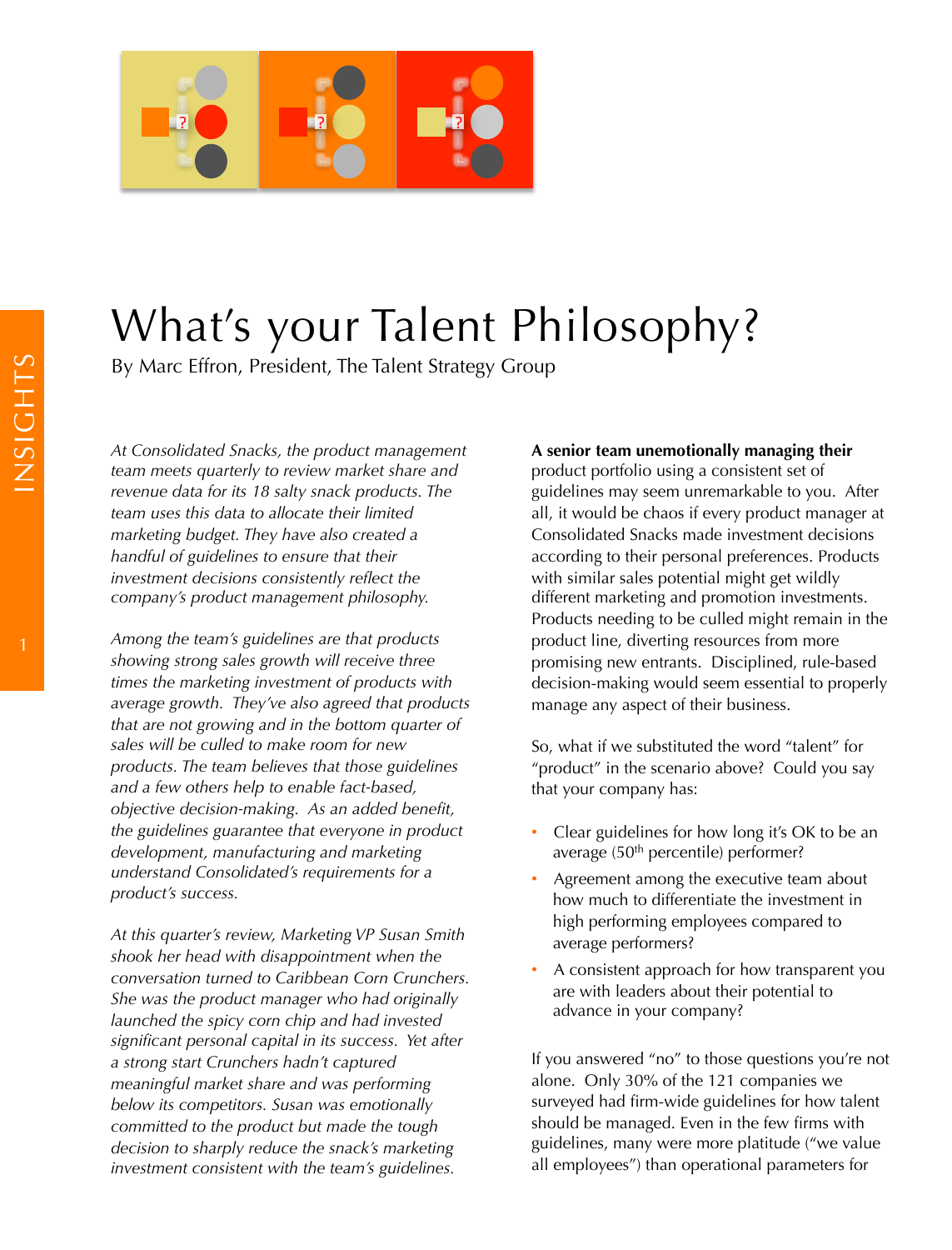managing talent.

With employee costs typically representing 10% - 20% of a company's revenues, it seems shortsighted not to manage this investment as rigorously as any other. If clear, consistently applied guidelines support quality decision making in other parts of the business, surely they can add value to talent management decisions as well.

#### **Why you need a Talent Management Philosophy**

A company's explicit or implicit answers to questions like those listed above comprise its talent management philosophy – its rules of the road for managing talent. Given that few companies have an explicit TM philosophy, managers' individual preferences often guide how a company invests in and manages their employees.

These individual preferences can create huge variations in the quality, depth and engagement of talent. Depending on the manager, a high potential

Without a talent management philosophy, managers will rely on their personal preferences to guide how they grow and manage their teams.

employee might be aggressively developed and rewarded or receive just a token recognition of their ability. A high performing employee with less than perfect behaviors might be quickly promoted by one manager or held back by another until those behaviors improve. If your organization is trying to build specific capabilities or deliver a consistent employee experience, the lack of a talent philosophy sharply undercuts those efforts.

Without an explicit talent philosophy employees must infer their company's "rules of the road" by observing how talent-related decisions are made. It's not likely their assessment will give your company the benefit of the doubt. If they perceive that promotions emerge from a black-box process, they'll assume that favoritism and politics bias that process. If they don't understand why some employees receive outsized rewards, they'll assume the company is fundamentally unfair in its compensation approach.

Companies without a clear talent philosophy face far more serious consequences than just having autonomous managers and confused employees. Without a consistent set of rules for how talent should be managed, companies risk:

- **Increased turnover of high potentials:** Your company's highest potential (and most employable) leaders will be especially sensitive to lack of transparency about their future or unexplained inequities in treatment. They won't whine about them; they'll just leave.
- **Decreased engagement**: The elements of a talent management philosophy heavily influence the factors that create employee engagement. If managers aren't accountable for developing their teams or bad behaviors are left unchecked without explanation, engagement is sure to take a hit.
- **Growing capability gaps**: Without a talent management philosophy, managers will rely on their personal preferences to guide how they manage and grow their teams. Your company will never build the quality or depth of talent it requires with this "random walk" approach to managing talent.

Employees can adapt to a wide variety of talent philosophies. What they want is clarity about what rules exist and to see those rules consistently applied.

#### **Creating a Talent Management Philosophy**

Our research finds that a company's approach to managing talent is defined by five elements. A complete talent management philosophy should provide guiding principles for:

- **Performance:** What are the consequences of higher or lower employee performance?
- **Behaviors:** How much do behaviors matter and at what threshold do we start to care?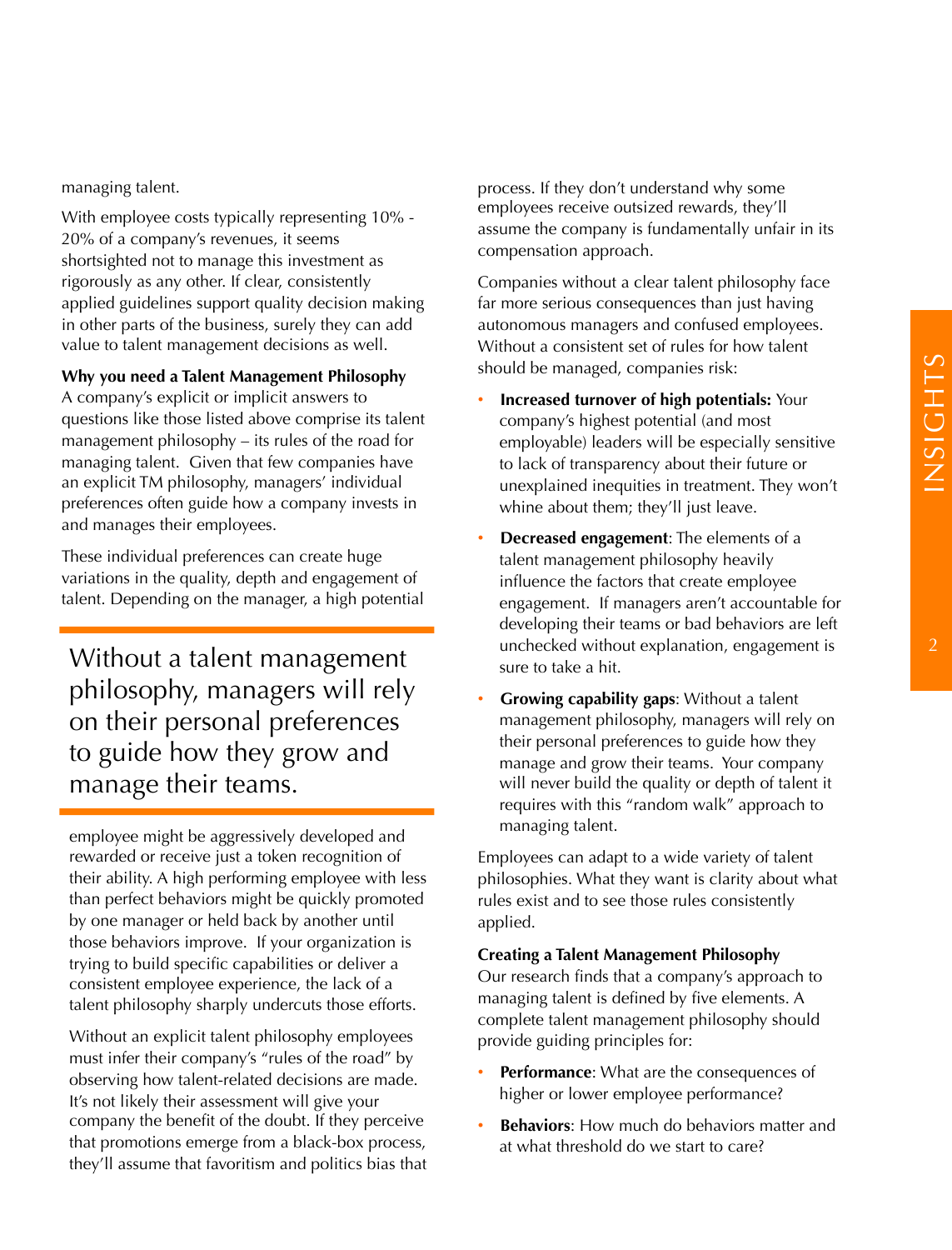### **Understand Your Company's Talent Philosophy**

The questions below are from our Talent Philosophy Survey™. How would your executive team respond to each?:

- **Performance:** How long is it OK to be an average (50<sup>th</sup> percentile) performer in your organization today? How long should it be in the future?
- **Behaviors**: To what extent do a manager's behaviors impact their career progress and compensation today? How much should they in the future?
- **Differentiation**: How much larger of an investment do you make in your highest potential leaders compared to an average potential leader? What should this difference be in the future?
- **Transparency:** How transparent are we today with employees about their career potential in our organization? How transparent should we be?
- **Accountability**: How accountable are managers today for increasing their team's engagement? How accountable should they be in the future?
- <sup>3</sup> **Differentiation**: How should we allocate our company's resources and rewards across varying levels of performance and potential?
	- **Transparency**: How open should we be, and with whom, about our talent processes and their outcomes?
	- **Accountability**: To what extent should managers be responsible for the execution of talent building processes?

Developing and implementing a talent management philosophy is a straightforward process:

**First, get senior team input and consensus:** Our data shows that executives often unknowingly disagree on key elements of a talent management philosophy. Use a short survey instrument (see the box above) to map your executives' views on each element and to highlight key areas of disagreement.

In an executive team meeting, present the data to facilitate a discussion to gain broad agreement on each talent philosophy area. It's not critical to

have perfect alignment but it is essential that each executive agrees to manage their group consistent with the team's decisions.

**Second, conduct a reality check:** It's easy to give socially desirable responses when asked talent philosophy questions. Should we hold leaders to higher performance standards? Absolutely! Tell high potentials about their status? Of course! Hold managers accountable for great leadership? You bet!

The ease with which we can support these conclusions makes it important to model their realworld implications before finalizing a talent management philosophy. Apply the draft principles to a few real employees and test executives' reactions to the projected consequences.

That "Steady Eddie" Finance Director with the great attitude and two kids in college? He's been here 15 years, never received more than the middle performance rating and has little possibility of promotion. Your proposed rules say that he's out in a year unless his performance improves or